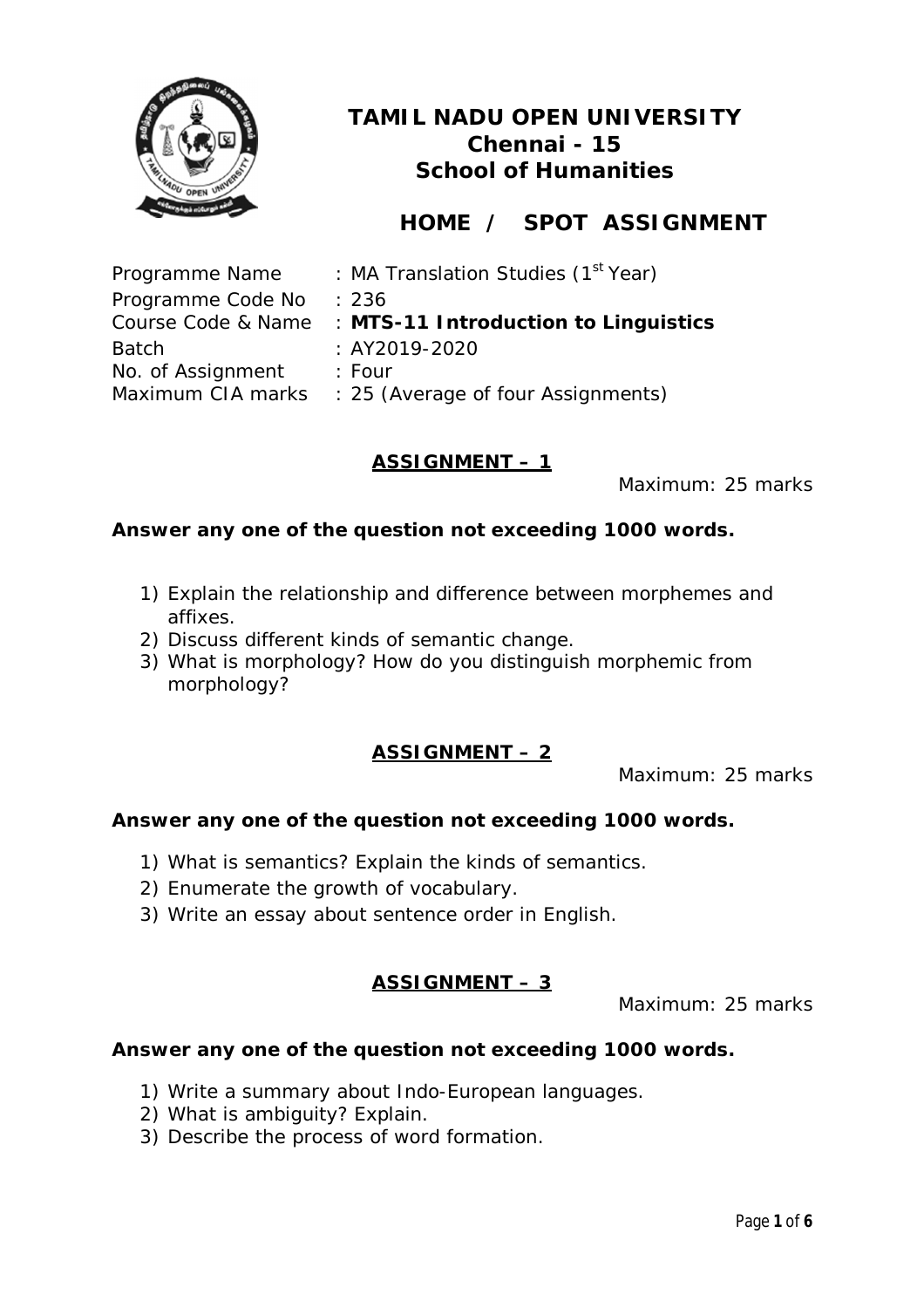## **ASSIGNMENT – 4**

Maximum: 25 marks

- 1) How does the caste/community impact on language variation?
- 2) Explain psycholinguistics.
- 3) Discuss Discourse Analysis.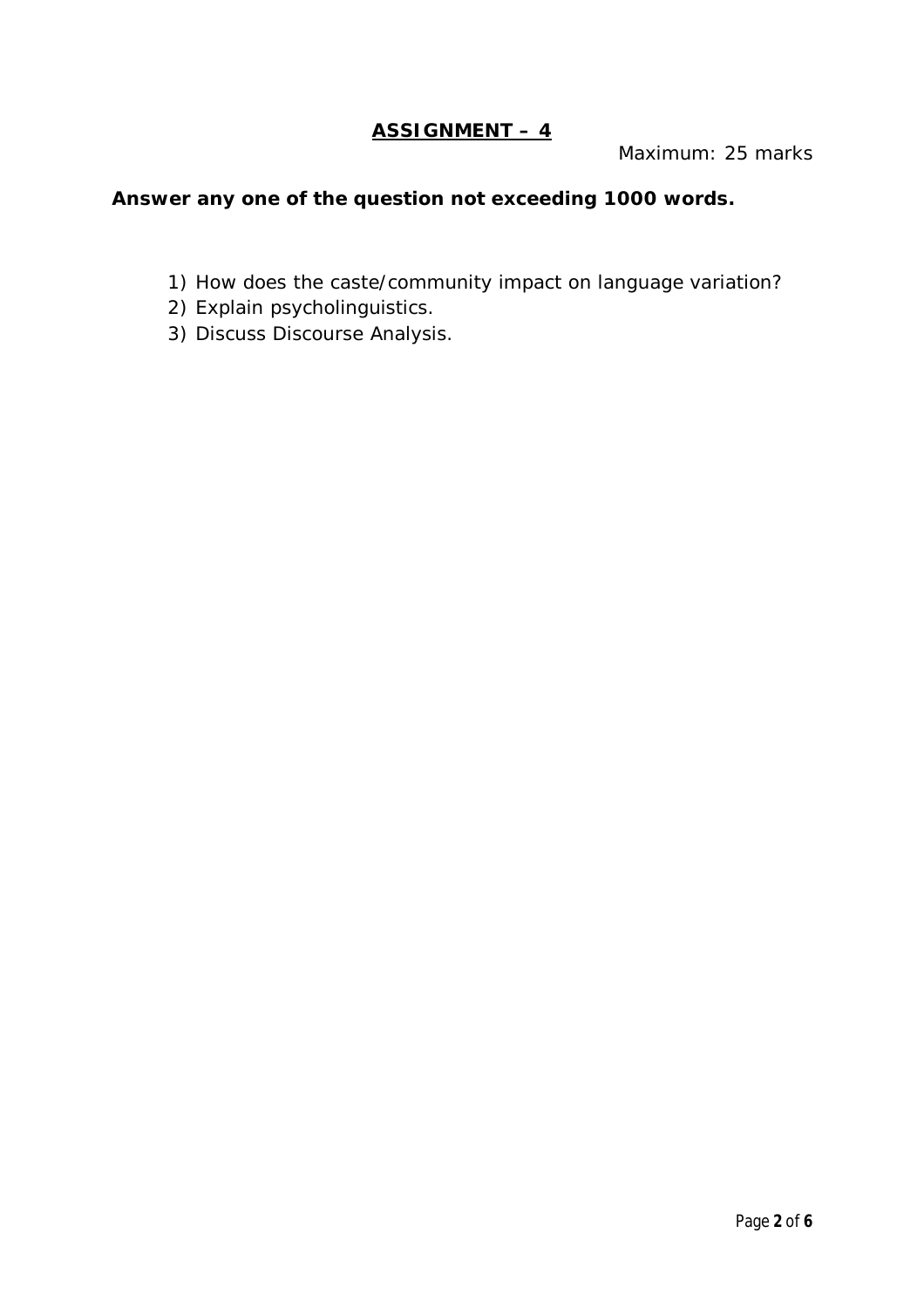

# **HOME / SPOT ASSIGNMENT**

Programme Code : 236 Batch : AY2019-2020 No. of Assignment : Three

- Programme Name : MA Translation Studies (1<sup>st</sup> Year)
	-
- Course Code & Name : **MTS-12 Theories of Translation** 
	-
	-
- Maximum CIA marks : 25 (Average of three Assignments)

### **ASSIGNMENT – 1**

Maximum: 25 marks

#### **Answer any one of the question not exceeding 1000 words.**

- 1) Write an essay about philosophical theory of translation.
- 2) Explain SKOPOS theory
- 3) Elucidate the history of translation.

### **ASSIGNMENT – 2**

Maximum: 25 marks

#### **Answer any one of the question not exceeding 1000 words.**

- 1) Illustrate the perspectives of translation.
- 2) Write an essay about the semantic and communicative translation.
- 3) Attempt an analysis on translation oriented texts.

### **ASSIGNMENT – 3**

Maximum: 25 marks

- 1) Write an essay on the role of translator.
- 2) "Translation as rewriting"- Substantiate.
- 3) Narrate the Hermeneutic motion in translation.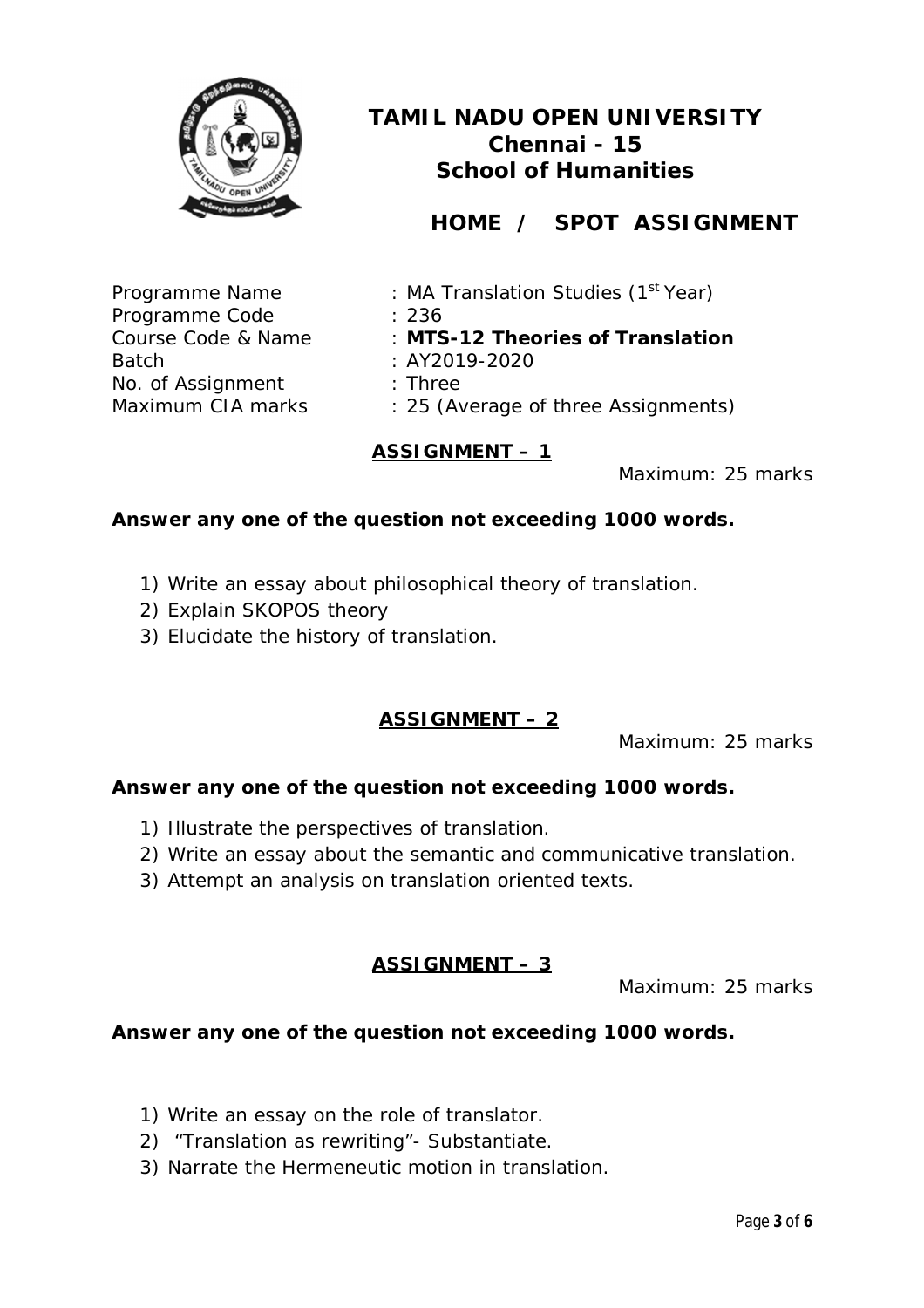

# **HOME / SPOT ASSIGNMENT**

Programme Name : MA Translation Studies (1<sup>st</sup> Year)

Programme Code : 236

Course Code & Name : **MTS-13 Procedure of Translation** 

Batch : AY2019-2020

No. of Assignment : Four

Maximum CIA marks : 25 (Average of four Assignments)

### **ASSIGNMENT – 1**

Maximum: 25 marks

#### **Answer any one of the question not exceeding 1000 words.**

- 1) Discuss in detail about the traditional grammar translation methods.
- 2) Write an essay on literature translation.
- 3) List out the problems being faced by the translators.

### **ASSIGNMENT – 2**

Maximum: 25 marks

#### **Answer any one of the question not exceeding 1000 words.**

- 1) Examine the role of translation in law.
- 2) Why do we need translation in education? Explain
- 3) Enumerate the bible translation.

### **ASSIGNMENT – 3**

Maximum: 25 marks

- 1) Evaluate the translation of APJ Abdul Kalam's *The Wings of Fire* in Tamil.
- 2) Explain how the translation is used in banking sector.
- 3) Discuss the importance of translation in science and media.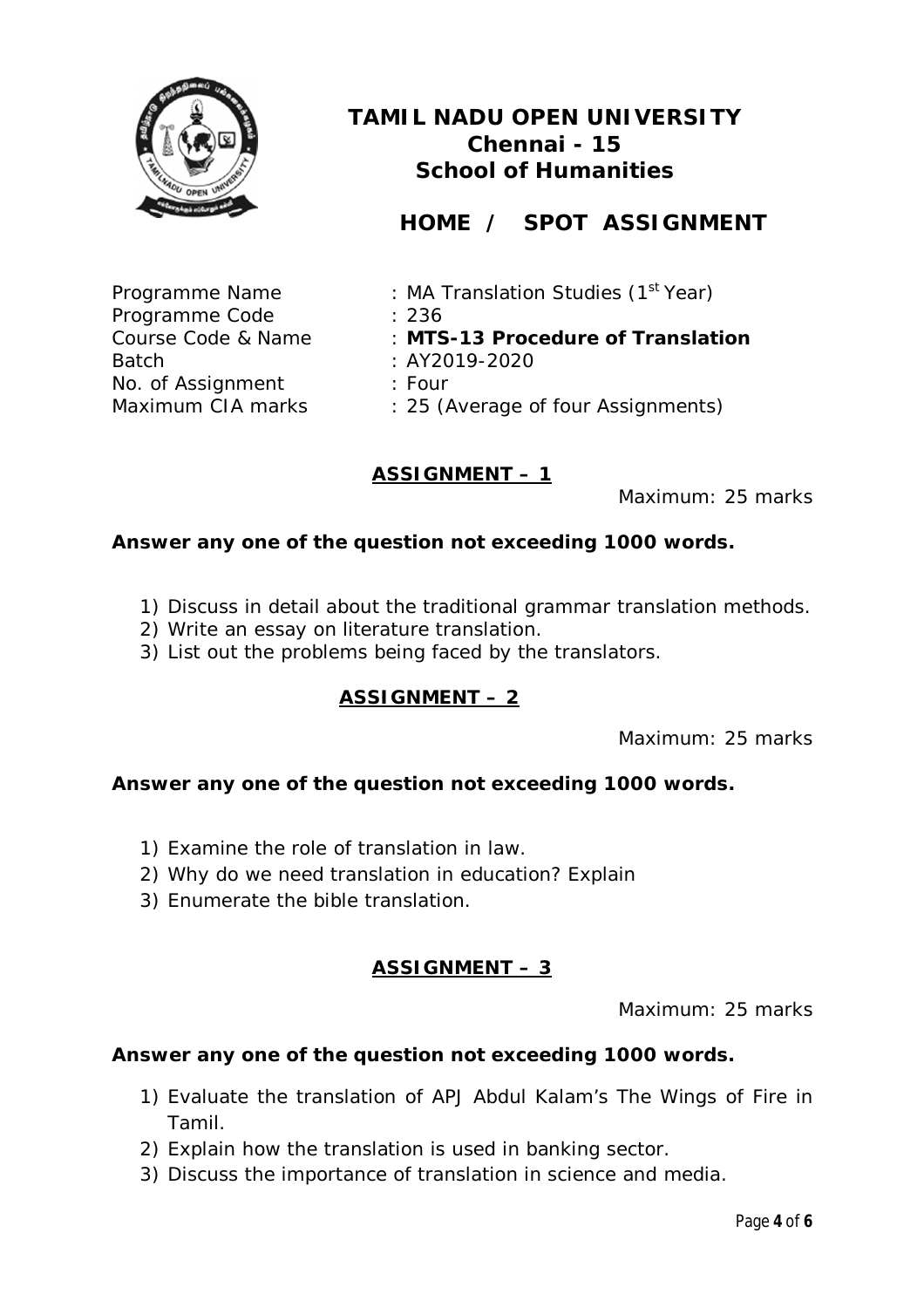### **ASSIGNMENT – 4**

Maximum: 25 marks

- 1) Write an essay on translation in media.
- 2) Explain Bible translation.
- 3) "Translation of Poetry is a tight rope walking"- Justify.